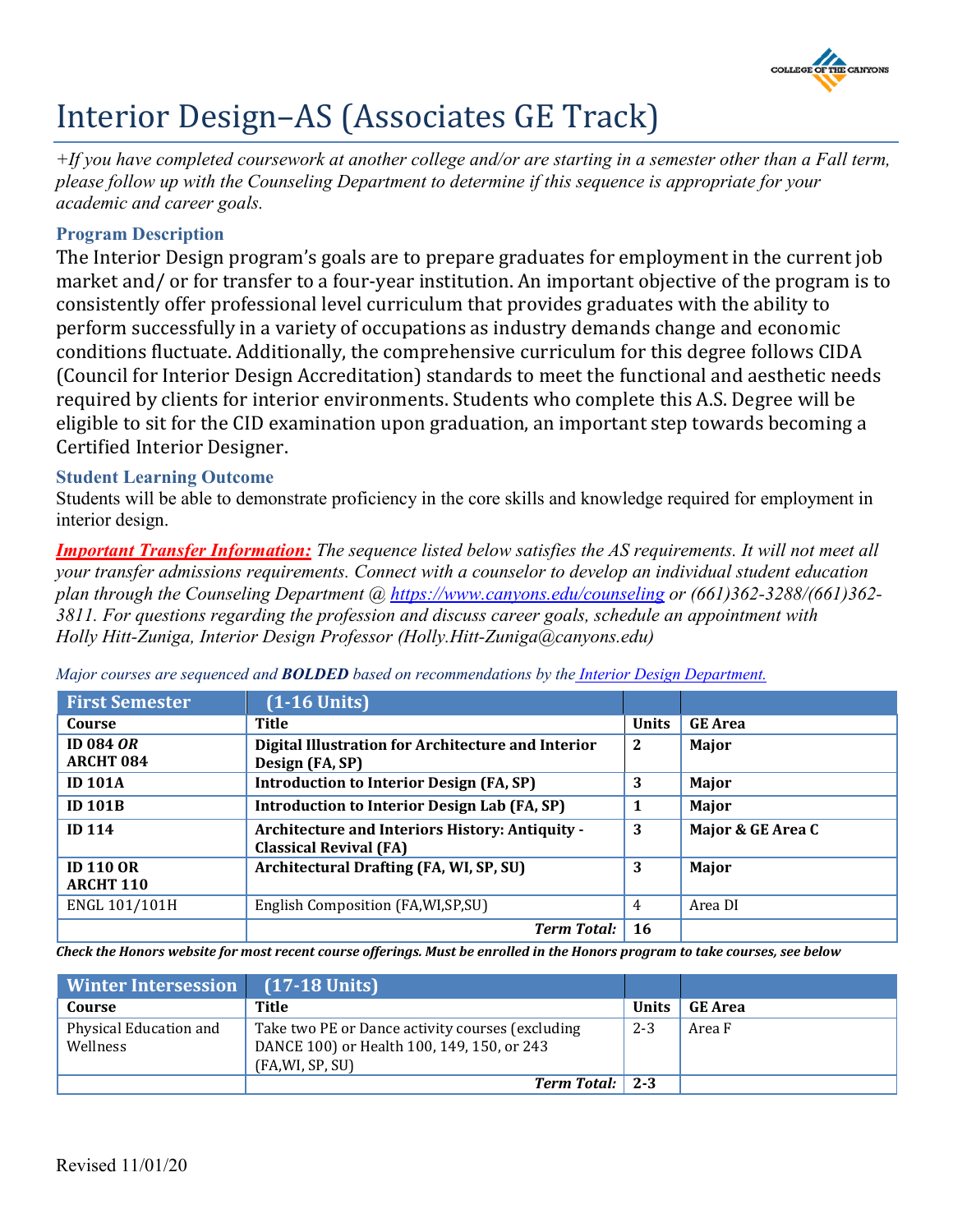

| <b>Second Semester</b>                   | $(19-33$ Units)                                                                                                                         |              |                                           |
|------------------------------------------|-----------------------------------------------------------------------------------------------------------------------------------------|--------------|-------------------------------------------|
| Course                                   | Title                                                                                                                                   | <b>Units</b> | <b>GE</b> Area                            |
| <b>ID 102</b>                            | <b>Applied Color for Designers (FA, SP)</b>                                                                                             | 3            | Major                                     |
| <b>ID 104</b>                            | <b>Rapid Visualization and Perspective Illustration</b><br>(FA, SP)                                                                     | 3            | Major                                     |
| ID 190 $OR$<br><b>ID 207</b>             | <b>Design II - Space Planning (FA, SP)</b><br><b>Residential Design (SP)</b>                                                            | 3            | Major                                     |
| <b>ARCHT 160</b>                         | 2-D CAD for Architecture and Interior Design<br>(FA, SP, SU)                                                                            | 3            | Major                                     |
| Communication and<br>Analytical Thinking | Choose any math course from COC GE Area DII (FA,<br>WI, SP, SU) The Department recommends Math 100 -<br><b>Liberal Arts Mathematics</b> | $3 - 5$      | Area DII & Math Competency<br>Requirement |
|                                          | <b>Term Total:</b>                                                                                                                      | $15 - 17$    |                                           |

| <b>Third Semester</b>      | $(34-48$ Units)                                          |              |                    |
|----------------------------|----------------------------------------------------------|--------------|--------------------|
| Course                     | Title                                                    | <b>Units</b> | <b>GE</b> Area     |
| <b>ID 113</b>              | <b>Interior Design Materials and Specifications (FA)</b> | 3            | Major              |
| <b>ID 117</b>              | <b>Lighting Design (FA)</b>                              | 3            | Major              |
| ID 211 $OR$                | <b>Advanced Kitchen and Bath Design (SP)</b>             | 3            | Major              |
| <b>ID 217</b>              | <b>Advanced Residential Interior Design Studio (FA)</b>  |              |                    |
| $\ast$                     | Choose one course from COC GE Area B (FA, WI, SP,        | 3            | Area B & Diversity |
| Social Science             | SU) The Department recommends Anthro 103*-               |              |                    |
| Course                     | Cultural Anthropology                                    |              |                    |
| American                   | Complete first course in chosen option - (note: must     | 3            | Area E             |
| <b>Institutions Course</b> | take both classes within same option) (FA, WI, SP,       |              |                    |
| Choose Option1 or 2        | $SU$ ) – see table below                                 |              |                    |
|                            | <b>Term Total:</b>                                       | 15           |                    |

**\*Consider taking a social science course GE Area B with an (\*) indication on th[e Associate Degree Requirements Checklist.](https://www.canyons.edu/studentservices/counseling/degrees/generaled.php) Courses with an (\*) will also meet the GE Diversity Requirement. Refer to the Associate Degree Checklist for details.**

| <b>Winter Intersession</b>        | $(49-51$ Units)                                                                                                                                       |              |                |
|-----------------------------------|-------------------------------------------------------------------------------------------------------------------------------------------------------|--------------|----------------|
| Course                            | Title                                                                                                                                                 | <b>Units</b> | <b>GE Area</b> |
| <b>Required Major</b><br>Elective | Select one course from the Required Major<br><b>Electives Table below. The Department Highly</b><br>recommends ID 219- Interior Design Portfolio (WI) | J            | Major          |
|                                   | <b>Term Total:</b> 3                                                                                                                                  |              |                |

**NOTE: For those interested in transfer to a university, it is necessary to prepare your transfer portfolio for supplemental program admission criteria. This is generally due in the winter prior to fall transfer. ID 219 will help build your transfer portfolio.**

| <b>Fourth Semester</b>            | $(52-66$ Units)                                                                                                                                                                     |              |                |
|-----------------------------------|-------------------------------------------------------------------------------------------------------------------------------------------------------------------------------------|--------------|----------------|
| Course                            | Title                                                                                                                                                                               | <b>Units</b> | <b>GE</b> Area |
| <b>ID 295</b>                     | <b>Professional Practices for Interior Design (SP)</b>                                                                                                                              | 3            | Major          |
| <b>ID 115</b>                     | <b>Architecture and Interiors History: Classical</b><br><b>Revival - Post Modern (SP)</b>                                                                                           | 3            | Major          |
| <b>Required Major</b><br>Elective | Select one course from the Required Major<br>Electives Table below that has not yet been<br>taken. The Department recommends ARCHT 180-<br><b>Codes and Zoning Regulations (SP)</b> | 3            | Major          |
| Natural Sciences<br>Course        | Choose one course from COC GE Area A <i>(lab not</i> )<br>required) (FA, WI, SP, SU) The Department<br>recommends Anthro 101- Physical Anthropology                                 | $3 - 4$      | Area A         |
| American Institutions<br>Course   | Complete second course in chosen option - (note:<br>must take both classes within same option)<br>(FA, WI, SP, SU) - see table below                                                | 3            | Area E         |
|                                   | <b>Term Total:</b>                                                                                                                                                                  | $15 - 16$    |                |

Revised 11/01/20